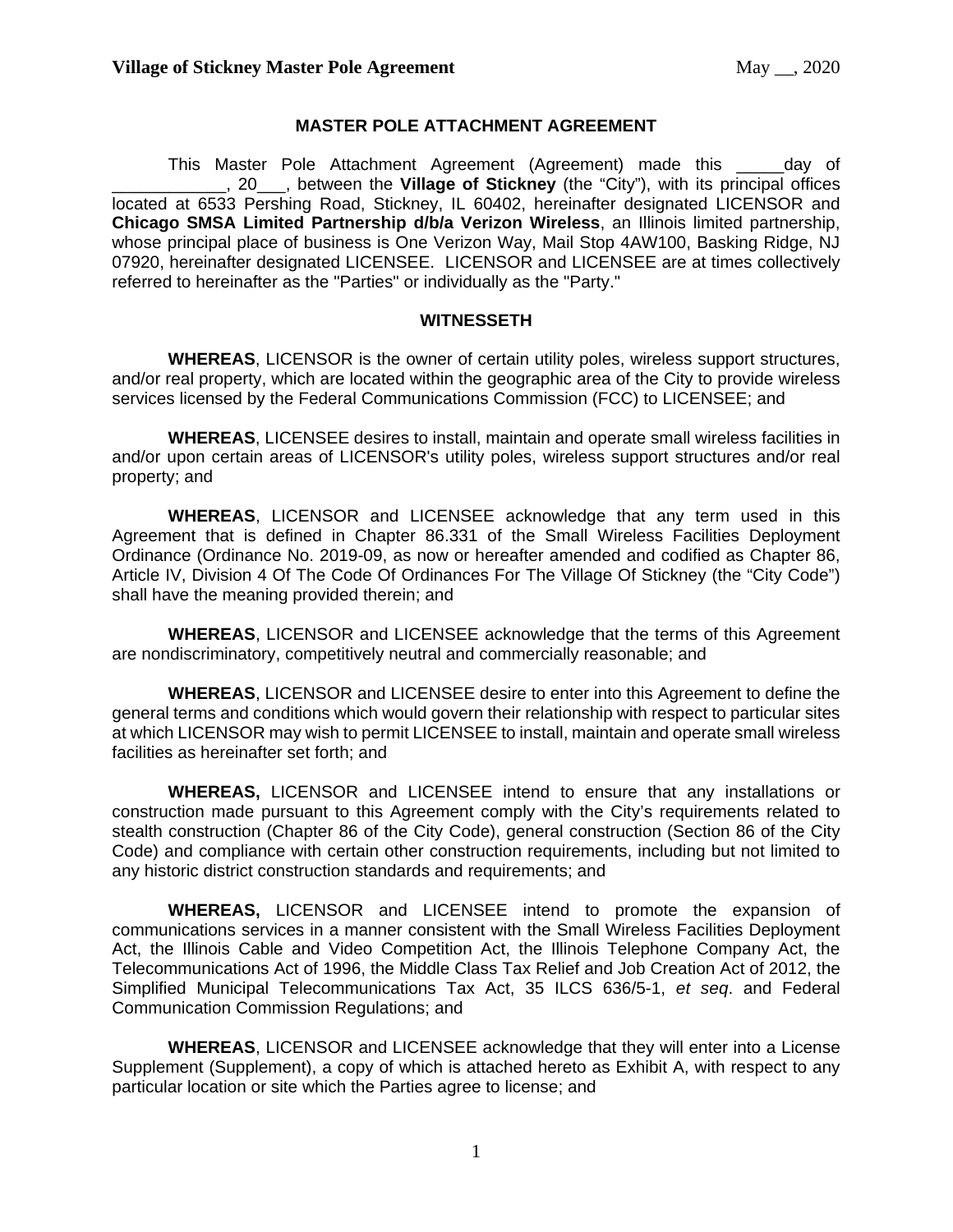**WHEREAS**, the Parties acknowledge that different related entities may operate or conduct the business of LICENSEE in different geographic areas and as a result, each Supplement may be signed by LICENSEE affiliated entities as further described herein, as appropriate based upon the entity holding the FCC license in the subject geographic location;

**NOW THEREFORE**, in consideration of the mutual covenants contained herein and intending to be legally bound hereby, the Parties hereto agree as follows:

- 1) PREMISES. Pursuant to all of the terms and conditions of this Agreement and the applicable Supplement, LICENSOR agrees to license to LICENSEE certain space on or upon LICENSOR's utility poles, and/or wireless support structures as more fully described in each Supplement to be executed by the Parties hereinafter referred to as the "Premises", for the installation, operation, maintenance, repair and modification of small wireless facilities; together with the non-exclusive right of ingress and egress from a public right-of-way, seven (7) days a week, twenty-four (24) hours a day, over the Property (as defined below) and to and from the Premises for the purpose of installation, operation, maintenance, repair and modification of LICENSEE's small wireless facilities. Whenever practicable, the LICENSEE shall notify LICENSOR as soon as possible in advance of when it intends to install, maintain, repair or modify the small cell wireless facilities, or if said notice is not practicable, then as soon as possible thereafter. LICENSOR's utility poles, wireless support structures and other poles and towers are hereinafter referred to as "Pole" and the entirety of LICENSOR's property is hereinafter referred to as "Property". In the event there are not sufficient electric and telephone, cable or fiber utility sources located at the Premises or on the Property, LICENSOR agrees to grant LICENSEE the right to install such utilities on, over and/or under the Property and to the Premises as necessary for LICENSEE to operate its communications facility, but only from a duly authorized provider of such utilities, provided the location of such utilities shall be designated by LICENSOR and LICENSEE shall be responsible for the costs of all related permits, including but not limited to permits for laying, installing or constructing telephone, cable or fiber utility sources located at the Premises, as subject to City Code. All installations, maintenance, pole damage repairs and reinstallation shall be in compliance with the Municipal Poles: Ownership, Maintenance and Replacement requirements attached hereto as Schedule 1.
- 2) PERMIT APPLICATION. For each small wireless facility, LICENSEE shall submit an application to LICENSOR for permit that includes:
	- a) Site specific structural integrity and, for LICENSOR'S utility pole or wireless support structure, make-ready analysis prepared by a structural engineer, as that term is defined in Section 4 of the Structural Engineering Practice Act of 1989;
	- b) The location where each proposed small wireless facility or utility pole would be installed and photographs of the location and its immediate surroundings depicting the utility poles or structures on which each proposed small wireless facility would be mounted and location where utility poles or structures would be installed as indicated by longitude and latitude. The permit drawings or application shall clearly show the right-of-way lines, the location of other utilities, the dimensions of the equipment to be installed, the placement elevations and the location of all new and existing equipment, with the existing equipment being clearly labelled, and closest address. This should include a depiction of the completed facility;
	- c) Specifications and drawings prepared by a structural engineer, as that term is defined in Section 4 of the Structural Engineering Practice Act of 1989, for each proposed small wireless facility covered by the application as it is proposed to be installed;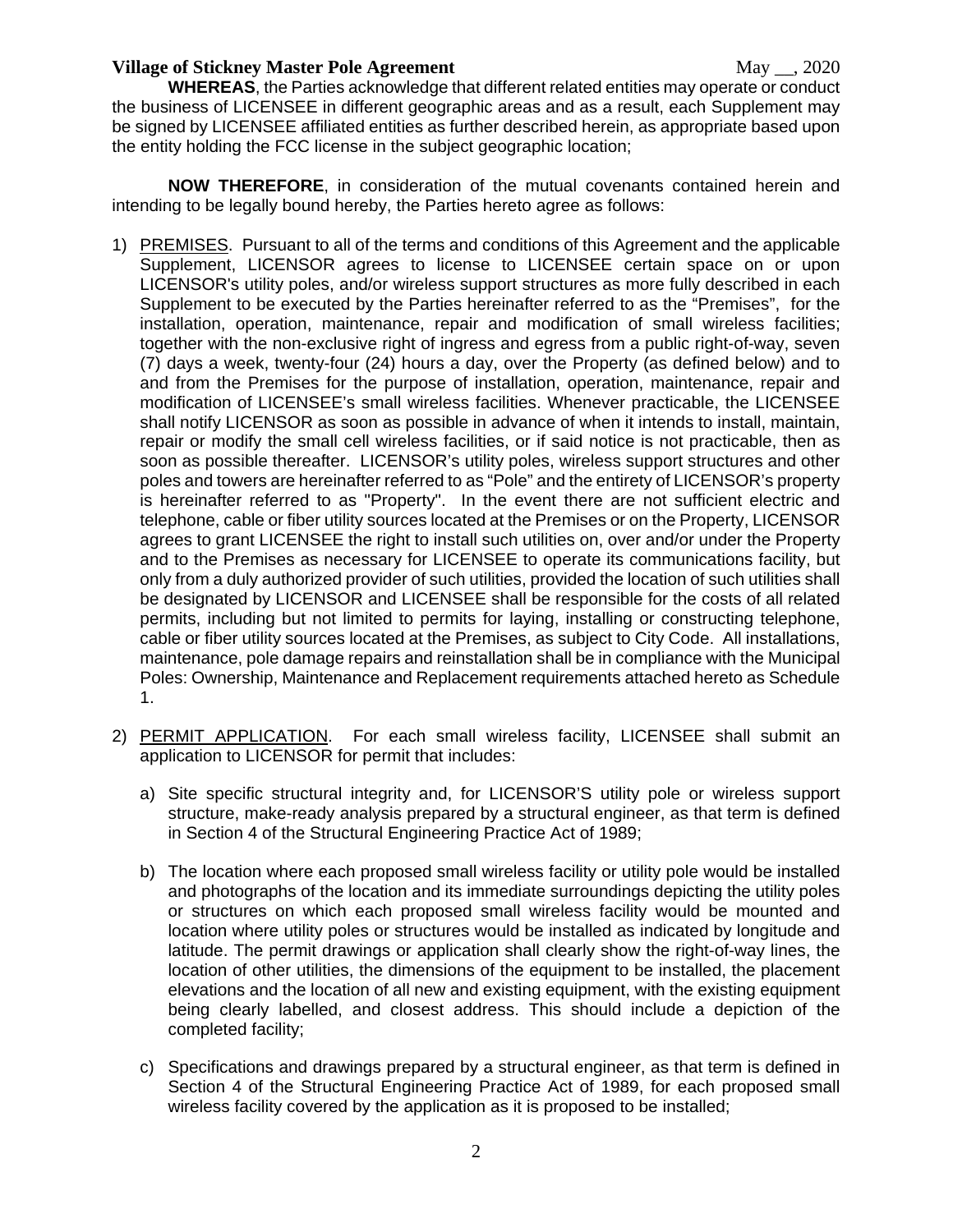- e) A proposed schedule for the installation and completion of each small wireless facility covered by the application, if approved;
- f) Certification that the collocation complies with LICENSOR's Small Wireless Facilities Ordinance requirements, to the best of the applicant's knowledge;
- g) The application fee due; and
- h) The LICENSEE's plans for compliance with the City's stealth construction, general construction, and other related standards adopted by or published by the City
- 3) APPLICATION FEES. Application fees are subject to the following requirements:
	- a) LICENSEE shall pay an application fee of \$650 for an application to collocate a single small wireless facility on an existing utility pole or wireless support structure and \$350 for each small wireless facility addressed in a consolidated application to collocate more than one small wireless facility on existing utility poles or wireless support structures.
	- b) LICENSEE shall pay an application fee of \$1,000 for each small wireless facility addressed in an application that includes the installation of a new utility pole for such collocation.
	- c) Notwithstanding any contrary provision of State law or local ordinance, applications pursuant to this Section must be accompanied by the required application fee.
	- d) LICENSOR shall not require an application, approval, or permit, or require any fees or other charges, from LICENSEE, for:
		- i) Routine maintenance; or
		- ii) The replacement of wireless facilities with wireless facilities that are substantially similar, the same size, or smaller if LICENSEE notifies LICENSOR at least 10 days prior to the planned replacement and includes equipment specifications for the replacement of equipment consistent with the requirements of this Agreement; or
		- iii) The installation, placement, maintenance, operation, or replacement of small wireless facilities that are suspended on cables that are strung between existing utility poles in compliance with applicable safety codes, provided this provision does not authorize such facilities to be suspended from municipal electric lines, if any.
	- (e) LICENSEE shall secure a permit from LICENSOR to work within rights-of-way for activities that affect traffic patterns, require lane closures, or install associated utilities (such as power or fiber) required for the small cellular facility to function. LICENSEE shall also secure a permit for any and all electrical work, fiber optic, cable or telephone line work, and any other permit provided for by the City Code that is not otherwise prohibited by law.

## 4) REQUIREMENTS.

a) LICENSEE's operation of the small wireless facilities shall not interfere with the frequencies used by a public safety agency for public safety communications. LICENSEE shall install small wireless facilities of the type and frequency that will not cause unacceptable interference with a public safety agency's communications equipment. Unacceptable interference will be determined by and measured in accordance with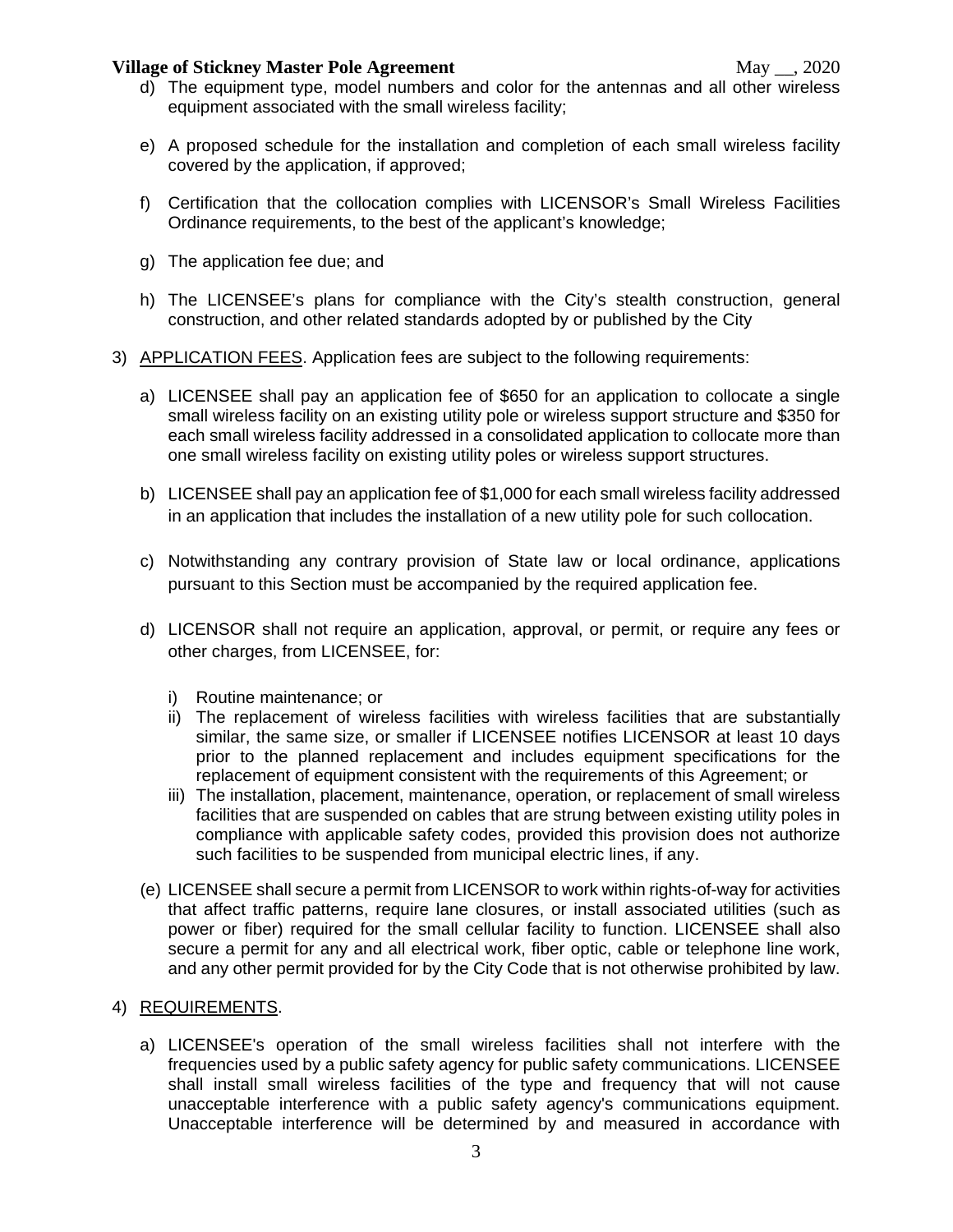industry standards and the FCC's regulations addressing unacceptable interference to public safety spectrum or any other spectrum licensed by a public safety agency. If a small wireless facility causes such interference, and LICENSEE has been given written notice of the interference by the public safety agency, LICENSEE, at its own expense, shall take all reasonable steps necessary to correct and eliminate the interference, including, but not limited to, powering down the small wireless facility and later powering up the small wireless facility for intermittent testing, if necessary. LICENSOR may terminate a permit for a small wireless facility based on such interference if LICENSEE is not making a good faith effort to remedy the problem in a manner consistent with the abatement and resolution procedures for interference with public safety spectrum established by the FCC including 47 CFR 22.970 through 47 CFR 22.973 and 47 CFR 90.672 through 47 CFR 90.675.

- b) LICENSEE shall not install devices on the existing utility pole or wireless support structure that extend beyond 10 feet of the poles existing height.
- c) LICENSEE shall install pole mounted equipment at a minimum of 8 feet from the ground.
- d) LICENSEE shall be limited to one (1) cabinet or other ground mounted device for ground mounted installations.
- e) LICENSEE shall paint antennas, mounting hardware, and other devices to match or complement the structure upon which they are being mounted and to comply with the City's stealth requirements or other requirements of the City Code, including but not limited to the City's zoning code or land use ordinances. Type, make, and finish of LICENSEE poles shall be consistent with other poles in the immediate area or as approved by LICENSOR. If paint is not technologically feasible or otherwise impractical, then LICENSEE may use other means to achieve the color match or complement, provided that it does so in a manner that will achieve a color match or compliment that is as close to what would be achieved by paint as is technically feasible.
- f) LICENSEE shall install landscaping at the base of poles with respect to any ground equipment installed by LICENSEE on which devices are being installed as required by Chapter 1250 of the City Code as now or hereafter amended of the LICENSOR.
- g) LICENSEE shall comply with all the terms and conditions of LICENSOR's ordinance regulating construction in the right-of-way, specifically rules, codes and ordinances to include Chapter 86, Article IV, *et seq.* in regards to construction of utility facilities. In the event of a conflict between Chapter 86, Article IV of the City Code and Ordinance 19-09 will supersede all previous ordinances regarding wireless small cell communications.
- h) LICENSEE shall comply with requirements that are imposed by a contract between the LICENSOR and a private property owner that concern design or construction standards applicable to utility poles and ground-mounted equipment located in the right-of-way.
- i) LICENSEE shall comply with applicable spacing requirements in Chapter 86, Article IV of the City Code, where applicable, and any other applicable sections of the City Code, as now or hereafter amended concerning the location of ground-mounted equipment located in the right-of-way.
- j) LICENSEE shall comply with all City Codes, including Chapter 86, Article IV, *et seq.*, of Stickney codes and ordinances, as now or hereafter amended, concerning undergrounding requirements or determinations from the municipal officer or employee in charge of municipal utilities, if any.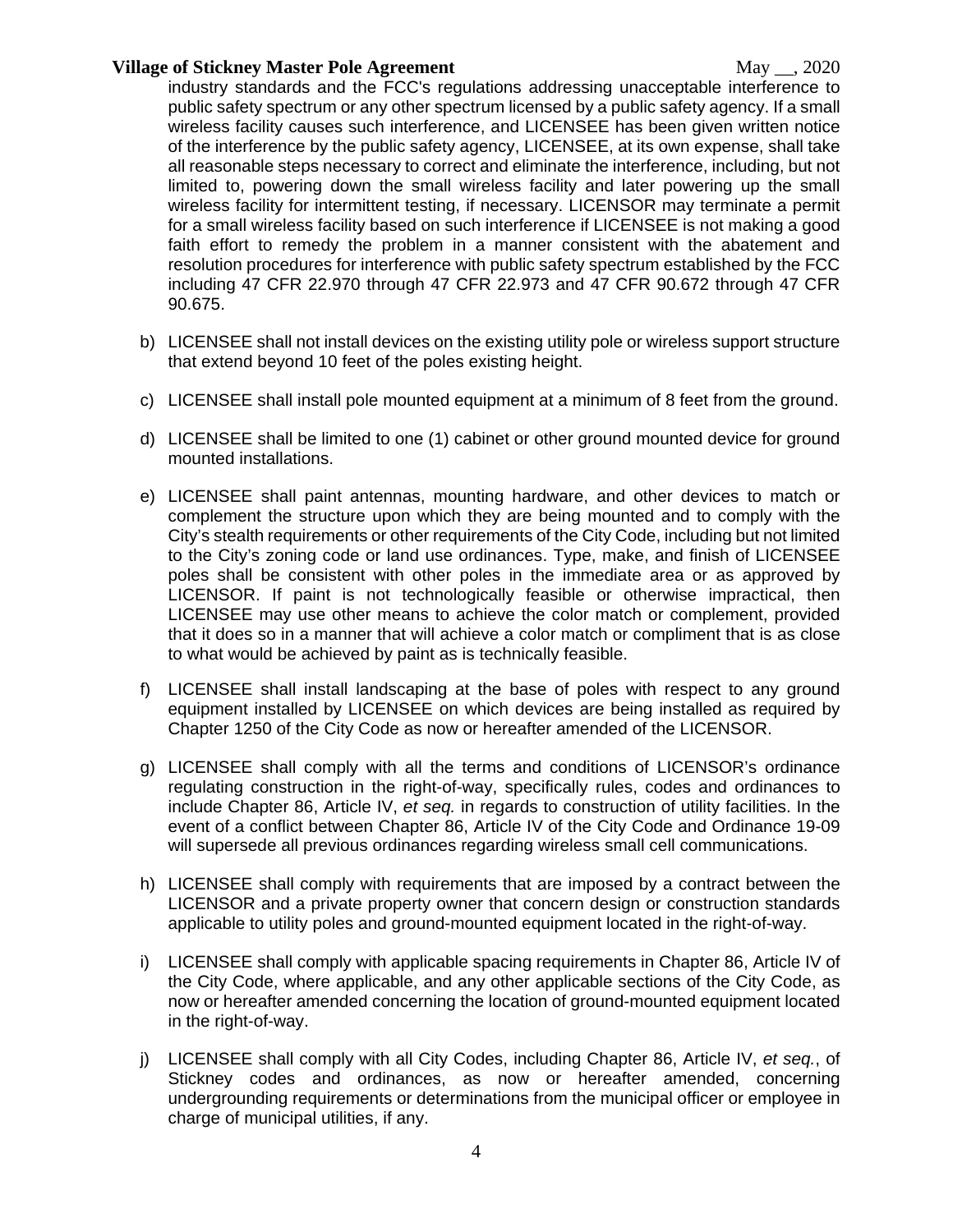- k) LICENSEE shall comply with Chapter 86, *et seq.*as now or hereafter amended, for construction and public safety in the rights-of-way, including, but not limited to, wiring and cabling requirements, grounding requirements, utility pole extension requirements, and signage limitations; and shall comply with reasonable and nondiscriminatory requirements that are consistent with PA 100-0585 and adopted by LICENSOR regulating the location, size, surface area and height of small wireless facilities, or the abandonment and removal of small wireless facilities.
- l) LICENSEE shall not collocate small wireless facilities within the communication worker safety zone of the pole or the electric supply zone of the pole on LICENSOR utility poles that are part of an electric distribution or transmission system. However, the antenna and support equipment of the small wireless facility may be located in the communications space on the LICENSOR utility pole and on the top of the pole, if not otherwise unavailable, if LICENSEE complies with all City Codes including but not limited to Chapter 86, Article IV*, et seq.* and Chapter 86, Article IV, *et seq.* of the City Code for work involving the top of the pole. For purposes of this subparagraph, the terms "communications space", "communication worker safety zone", and "electric supply zone" have the meanings given to those terms in the National Electric Safety Code as published by the Institute of Electrical and Electronics Engineers.
- m) LICENSEE shall comply with all the City Codes, including but not limited to Chapter 86, Article IV*, et seq.* of the City Code ordinances and all OSHA rules and regulations, as now or hereafter amended, that concern public safety.
- n) LICENSEE shall install, maintain, repair and modify its small wireless facilities in safe condition and good repair and in compliance with the requirements and conditions of this Agreement. LICENSEE shall ensure that its employees, agents or contractors that perform work in connection with its small wireless facilities are adequately trained and skilled in accordance with all applicable industry and governmental standards and regulations and are licensed and bonded with the City. LICENSEE shall be financially responsible for any repair or replacement of City streets, alleys, curbs or other City-owned property needed as a result of LICENSEE's errors and omissions or other such negligent or willful conduct that causes damage or the need for repair or replacement of the City streets, alleys, curbs or other City-owned property. The parties shall communicate and cooperate in good faith to ensure any necessary repairs are performed as soon as reasonably practical following the incident requiring repair or replacement of said streets, alleys, curbs or other Cityowned property. In the event that repairs are performed by the LICENSOR to correct damage caused by LICENSEE's errors and omissions or other such negligent or willful conduct, LICENSEE shall reimburse LICENSOR for all related costs within ninety (90) calendar days of written demand for said reimbursement.
- o) LICENSEE shall comply with all applicable sections of the City Code, including but not limited to certain design standards for decorative utility poles, or stealth, concealment, and aesthetic requirements that are identified by LICENSOR in Chapters 86, Article IV, *et seq.,*  and Chapter 86, Article IV*, et seq*.*,* as amended and any other applicable stealth standards adopted by the Licensor, including but not limited the LICENSOR's comprehensive plan, any subsequent comprehensive plans adopted or other written design plan that applies to other occupiers of the rights-of-way, including on a historic landmark or in a historic district.
- p) LICENSOR shall comply with the City's design or concealment measures in a historic district or historic landmark as provided for by the City Code, including but not limited to Chapter 86, Article IV, the streetscape or character of the historic district, and as provided for by the City's Comprehensive Plans, as amended.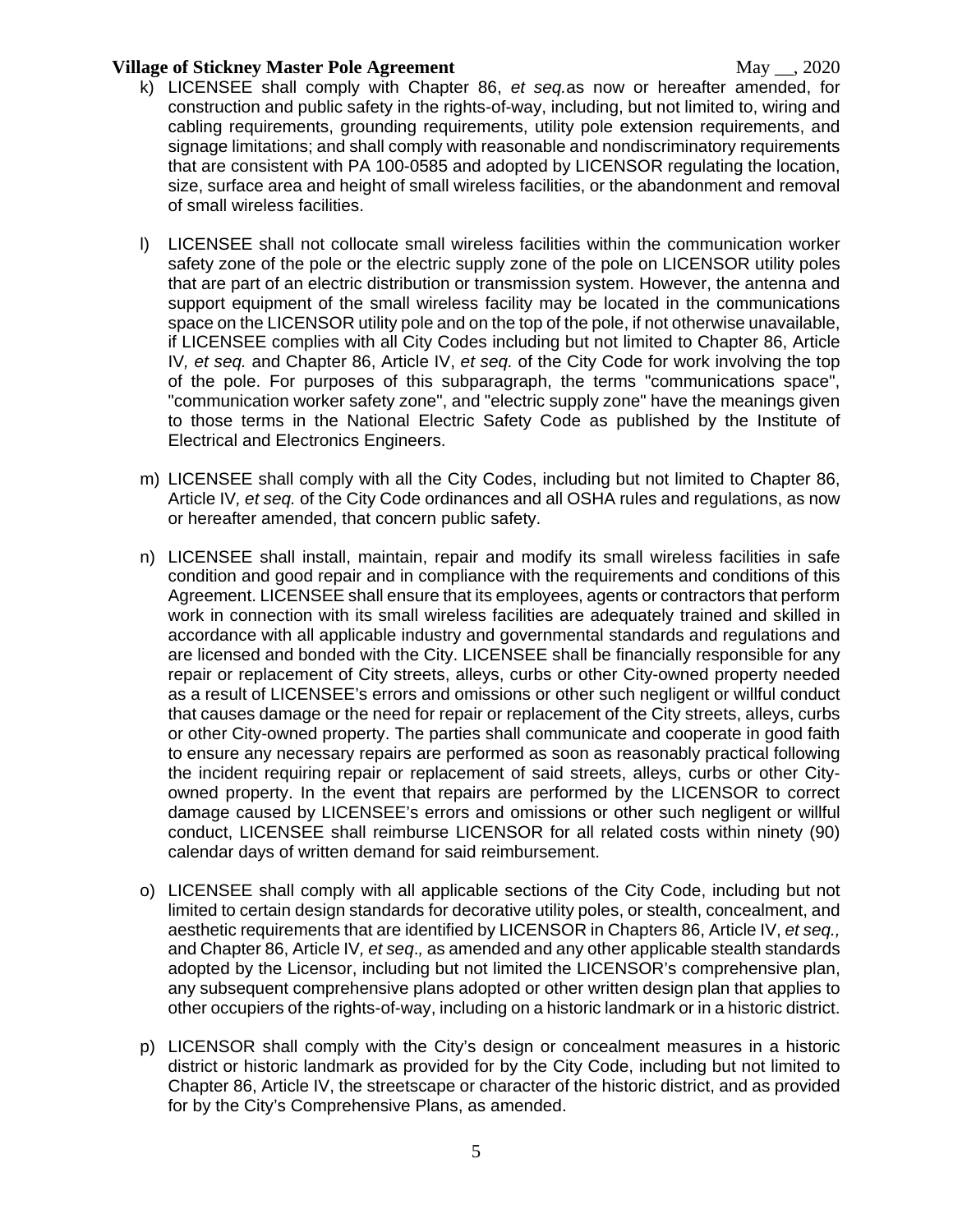Any such design or concealment measures, including restrictions on a specific category of poles, may not have the effect of prohibiting any LICENSEE's technology. Such design and concealment measures shall not be considered a part of the small wireless facility for purposes of the size restrictions of a small wireless facility. This paragraph may not be construed to limit LICENSOR's enforcement of historic preservation in conformance with the requirements adopted pursuant to the Illinois State Agency Historic Resources Preservation Act or the National Historic Preservation Act of 1966, 54 U.S.C. Section 300101 *et seq*. and the regulations adopted to implement those laws.

## 5) APPLICATION PROCESS. LICENSOR shall process applications as follows:

- a) An application to collocate a small wireless facility on an existing utility pole, replacement of an existing utility pole or wireless support structure owned or controlled by LICENSOR shall be processed by LICENSOR and deemed approved if LICENSOR fails to approve or deny the application within 90 days. However, if LICENSEE intends to proceed with the permitted activity on a deemed approved basis, LICENSEE must notify LICENSOR in writing of its intention to invoke the deemed approved remedy no sooner than 75 days after the submission of a completed application. The permit shall be deemed approved on the latter of the 90th day after submission of the complete application or the 10th day after the receipt of the deemed approved notice by LICENSOR. The receipt of the deemed approved notice shall not preclude LICENSOR's denial of the permit request within the time limits as provided under Chapter 86, Article IV of the City Code, as amended.
- b) An application to collocate a small wireless facility that includes the installation of a new utility pole shall be processed and deemed approved if LICENSOR fails to approve or deny the application within 120 days. However, if LICENSEE applicant intends to proceed with the permitted activity on a deemed approved basis, the applicant must notify LICENSOR in writing of its intention to invoke the deemed approved remedy no sooner than 105 days after the submission of a completed application. The permit shall be deemed approved on the latter of the 120th day after submission of the complete application or the 10th day after the receipt of the deemed approved notice by LICENSOR. The receipt of the deemed approved notice shall not preclude LICENSOR's denial of the permit request within the time limits as provided under Chapter 86, Article IV of the City Code, as amended
- c) LICENSOR shall approve an application unless the application does not meet the requirements of Chapter 86, Article IV of the City Code, as amended.
- d) If LICENSOR determines that applicable codes, local code provisions or regulations that concern public safety, or the requirements of Chapter 86, Article IV of the City Code, as amended require that the utility pole or wireless support structure be replaced before the requested collocation, approval may be conditioned on the replacement of the utility pole or wireless support structure at the cost of LICENSEE. LICENSOR must document the basis for a denial, including the specific code provisions or application conditions on which the denial was based, and send the documentation to LICENSEE on or before the day LICENSOR denies an application. LICENSEE may cure the deficiencies identified by LICENSOR and resubmit the revised application once within 30 days after notice of denial is sent to the applicant without paying an additional application fee. LICENSOR shall approve or deny the revised application within 30 days after LICENSEE resubmits the application or it is deemed approved. However, LICENSEE must notify LICENSOR in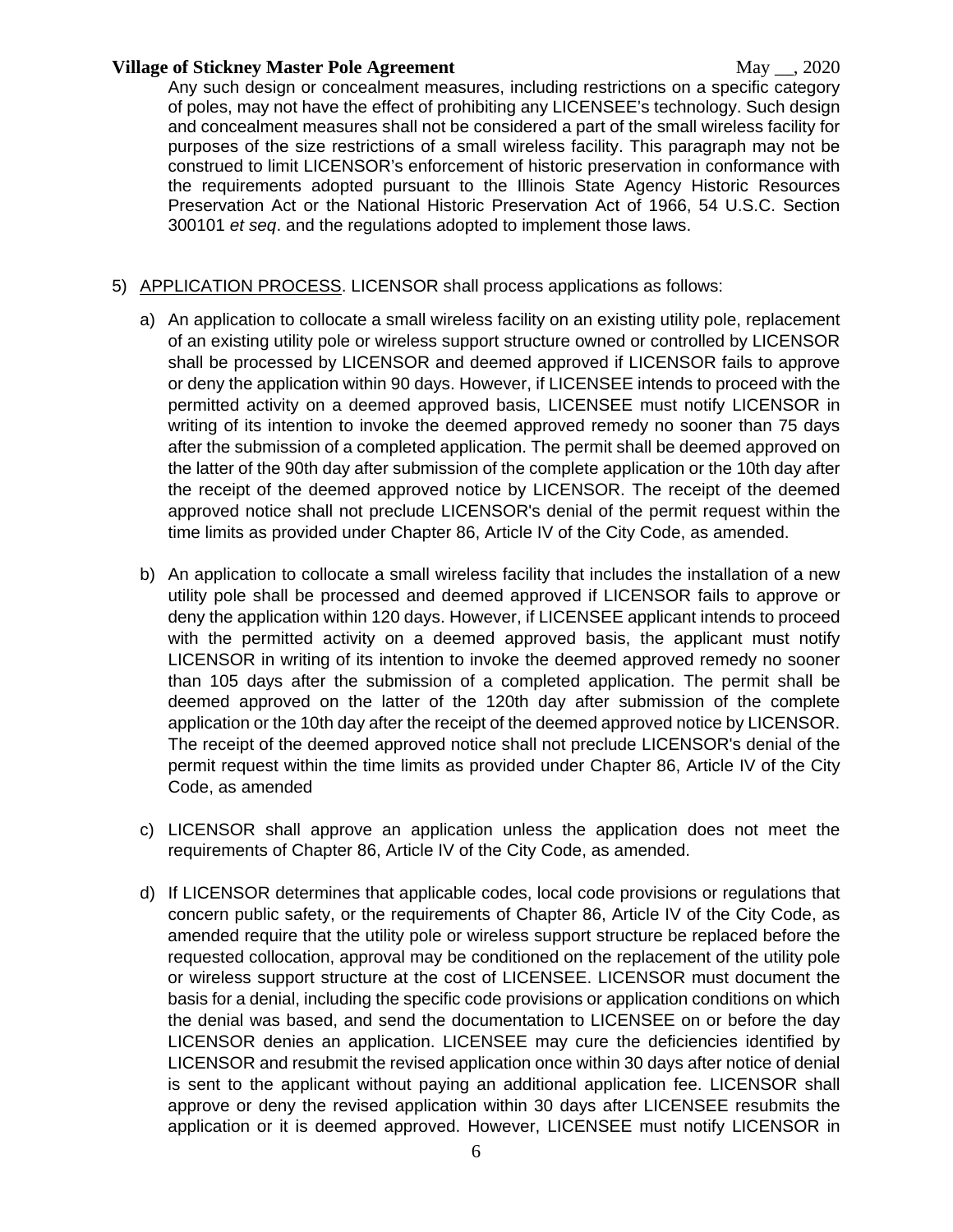writing of its intention to proceed with the permitted activity on a deemed approved basis, which may be submitted with the resubmitted application. Any subsequent review shall be limited to the deficiencies cited in the denial. However, this revised application cure does not apply if the cure requires the review of a new location, new or different structure to be collocated upon, new antennas, or other wireless equipment associated with the small wireless facility.

- e) COMPLETENESS OF APPLICATION. Within 30 days after receiving an application, the LICENSOR shall determine whether the application is complete and notify the applicant. If an application is incomplete, the LICENSOR shall specifically identify the missing information. An application shall be deemed complete if the LICENSOR fails to provide notification to the applicant within 30 days after all documents, information and fees specifically enumerated in the LICENSOR's permit application form are submitted by the applicant to the LICENSOR. Processing deadlines are tolled from the time the LICENSOR sends the notice of incompleteness to the time the applicant provides the missing information.
- f) TOLLING. The time period for applications may be further tolled by the express agreement in writing by both LICENSOR and LICENSEE; or a local, State or federal disaster declaration or similar emergency that causes the delay.
- g) CONSOLIDATED APPLICATIONS. A LICENSEE seeking to collocate small wireless facilities within the jurisdiction of LICENSOR shall be allowed, at LICENSEE's discretion, to file a consolidated application and receive a single permit for the collocation of up to 25 small wireless facilities if the collocations each involve substantially the same type of small wireless facility and substantially the same type of structure. If an application includes multiple small wireless facilities, LICENSOR may remove small wireless facility collocations from the application and treat separately small wireless facility collocations for which incomplete information has been provided or that do not qualify for consolidated treatment or that are denied. LICENSOR may issue separate permits for each collocation that is approved in a consolidated application.
- 6) COLLOCATION COMPLETION DEADLINE. Collocation for which a permit is granted shall be completed within 180 days after issuance of the permit, unless LICENSOR and LICENSEE agree to extend this period or a delay is caused by make-ready work for a LICENSOR utility pole or by the lack of commercial power or backhaul availability at the site, provided LICENSEE has made a timely request within 60 days after the issuance of the permit for commercial power or backhaul services, and the additional time to complete installation does not exceed 360 days after issuance of the permit. Otherwise, the permit shall be void unless LICENSOR grants an extension in writing to the LICENSEE.
- 7) DURATION OF PERMITS AND SUPPLEMENTS. The duration of a permit and the initial Supplement shall be for a period of not less than 5 years, and the permit and Supplement shall be renewed for equivalent durations unless LICENSOR makes a finding that the small wireless facilities or the new or modified utility pole do not comply with the applicable codes or local code provisions or regulations in Chapter 86, Article IV of the City Code, as amended. If P.A. 100-0585 is repealed as provided in Section 90 of the Act, renewals of permits shall be subject to the LICENSOR's code provisions or regulations in effect at the time of renewal.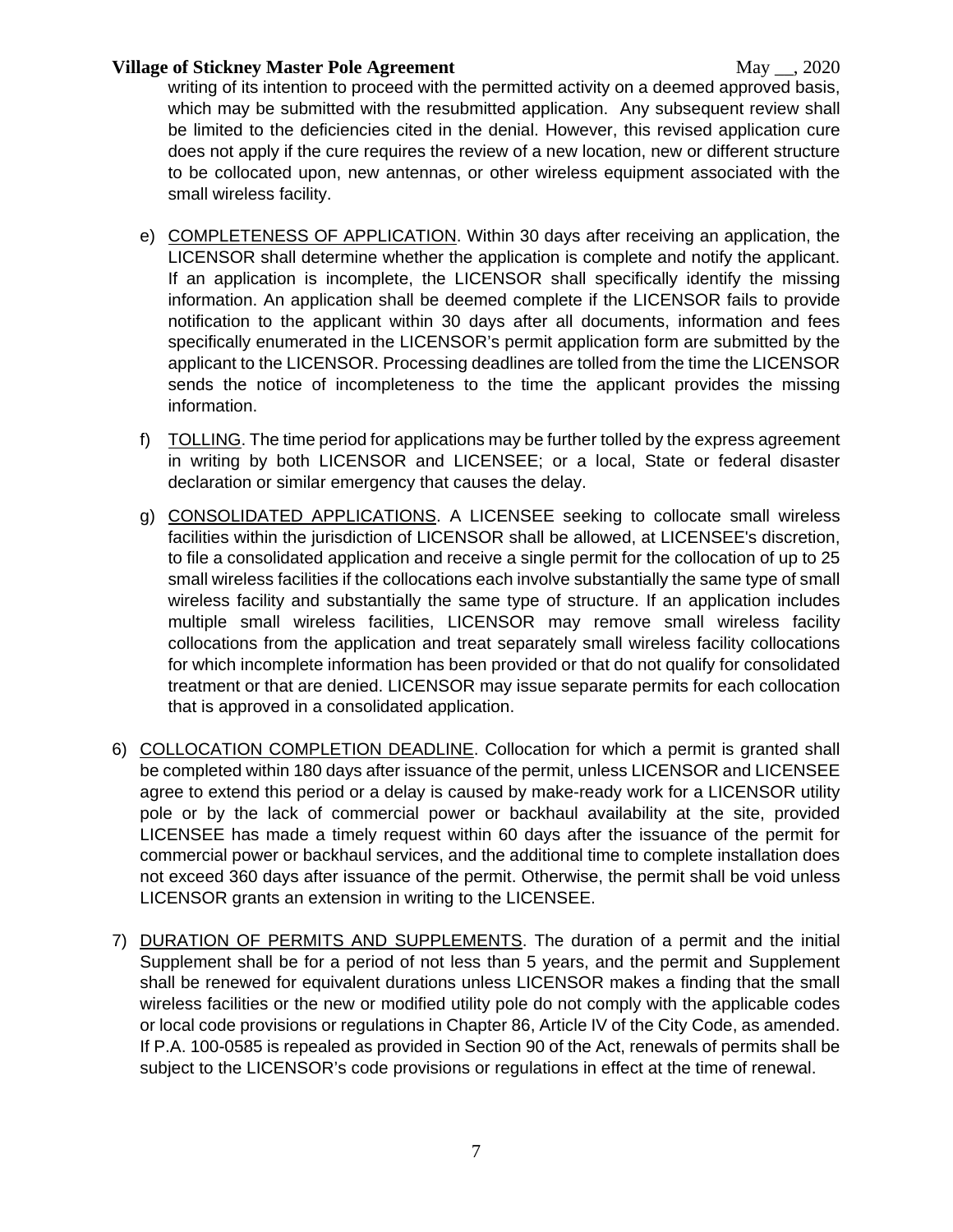- 8) EXTENSIONS. Each Supplement may be extended for additional five (5) year terms unless LICENSEE terminates it at the end of the then current term by giving LICENSOR written notice of the intent to terminate at least three (3) months prior to the end of the then current term. The initial term and all extensions under a Supplement shall be collectively referred to herein as the "Term". Notwithstanding anything herein, after the expiration of this Agreement, its terms and conditions shall survive and govern with respect to any remaining Supplements in effect until their expiration or termination.
- 9) RENTAL. Each Supplement shall be effective as of the date of execution by both Parties (the "Effective Date"), provided, however, the initial term of each Supplement shall be for five (5) years and shall commence on the first day of the month following the day that LICENSEE commences installation of the equipment on the Premises (the "Commencement Date") at which time rental payments shall commence and be due at a total annual rental as set forth in the Supplement, to be paid in advance annually on the Commencement Date and on each anniversary of it in advance, to the LICENSOR in the Supplement (unless LESSOR otherwise designates another payee and provides notice to LICENSEE). LICENSOR and LICENSEE acknowledge and agree that the initial rental payment for each Supplement shall not actually be sent by LICENSEE until thirty (30) days after the Commencement Date. LICENSOR and LICENSEE agree that they shall acknowledge in writing the Commencement Date of each Supplement. Rental for the use of any poles pursuant to this Agreement, shall be an annual fee of \$200.00 per each wireless facility which LICENSEE attaches to LICENSOR's pole. Thereafter, rent will be due at each annual anniversary of the "Commencement Date" of the applicable Supplement. Upon agreement of the Parties, LICENSEE may pay rent by electronic funds transfer and, in such event, LICENSOR agrees to provide to LICENSEE bank routing information for such purpose upon request of LICENSEE.
- 10) ABANDONMENT. A small wireless facility that is not operated for a continuous period of 12 months shall be considered abandoned and the LICENSEE must remove the small wireless facility within 90 days after receipt of written notice from LICENSOR notifying LICENSEE of the abandonment.

The notice shall be sent by certified or registered mail, return receipt requested, by LICENSOR to the LICENSEE at the last known address of LICENSEE. If the small wireless facility is not removed within 90 days of such notice, LICENSOR may remove or cause the removal of such facility and charge said costs to the LICENSEE.

LICENSEE shall provide written notice to LICENSOR of any sale or transfer of small wireless facilities not less than 30 days prior to such transfer and said notice shall include the name and contact information of the new wireless provider.

11) CONDITION OF PREMISES. Where the Premises includes one or more Poles, LICENSOR covenants that it will keep the Poles in good repair as required by all federal, state, county and local laws. If the LICENSOR fails to make such repairs including maintenance within 60 days, of any notification to LICENSOR, the LICENSEE shall have the right to cease annual rental for the effected poles, but only if the poles are no longer capable of being used for the purpose originally contemplated in this Agreement or otherwise do not comply with existing law. If LICENSEE terminates, LICENSEE shall remove its small wireless facility. Termination of this Agreement shall be the LICENSEE's sole remedy.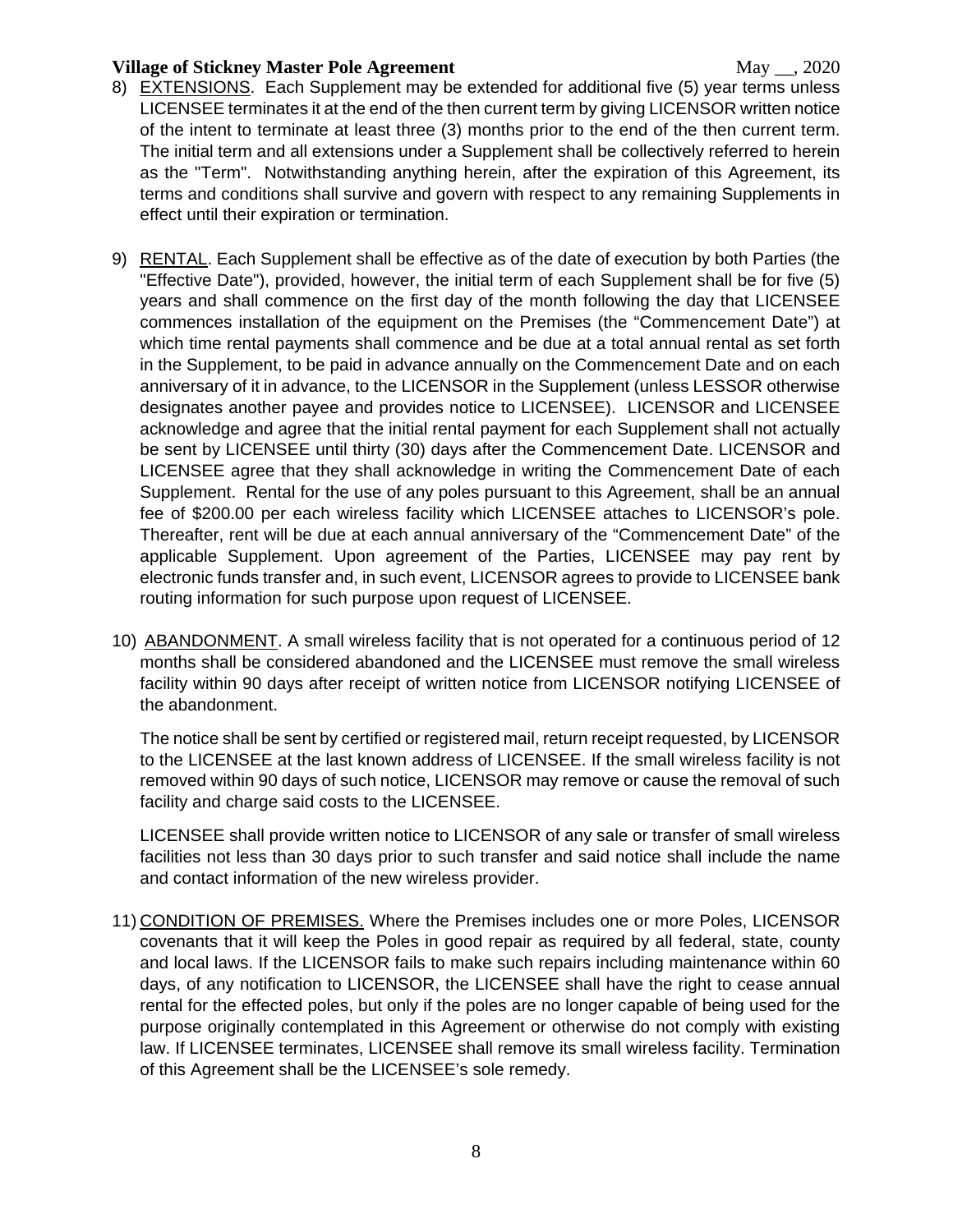- 12) MAKE READY TERMS. LICENSOR shall not require more make-ready work than required to meet applicable codes or industry standards. Make-ready work may include work needed to accommodate additional public safety communications needs that are identified in a documented and approved plan for the deployment of public safety equipment as specified and included in an existing or preliminary LICENSOR or public service agency plan. Fees for make-ready work, including any LICENSOR utility pole attachment, shall not exceed actual costs or the amount charged to communications service providers for similar work and shall not include any consultants' fees or expenses for LICENSOR utility poles that do not support aerial facilities used to provide communications services or electric service. Make-ready work, including any pole replacement, shall be completed within 60 days of written acceptance of the good faith estimate by the LICENSOR at the LICENSEE's sole cost and expense. Unless otherwise agreed by the parties, any make-ready work, including pole replacements, shall be performed by the LICENSEE or its qualified contractor.
- 13) AERIAL FACILITIES. For LICENSOR utility poles that support aerial facilities used to provide communications services or electric services, LICENSEE shall comply with the process for make-ready work under 47 U.S.C. 224 and its implementing regulations. LICENSOR shall follow a substantially similar process for such make-ready work except to the extent that the timing requirements are otherwise addressed in Chapter 86, Article IV of the City Code, as now or hereafter amended. The good-faith estimate of the person owning or controlling LICENSOR's utility pole for any make-ready work necessary to enable the pole to support the requested collocation shall include LICENSOR utility pole replacement, if necessary. Makeready work for utility poles that support aerial facilities used to provide communications services or electric services may include reasonable consultants' fees and expenses.
- 14) NO AERIAL FACILITIES. For LICENSOR utility poles that do not support aerial facilities used to provide communications services or electric services, LICENSOR shall provide a good-faith estimate for any make-ready work necessary to enable the LICENSOR utility pole to support the requested collocation, including pole replacement, if necessary, within 90 days after receipt of a complete application. Make-ready work, including any LICENSOR utility pole replacement, shall be completed within 60 days of written acceptance of the good-faith estimate by LICENSEE at LICENSEE's sole cost and expense. Alternatively, if LICENSOR determines that applicable codes or public safety regulations require the LICENSOR's utility pole to be replaced to support the requested collocation, LICENSOR may require LICENSEE to replace LICENSOR's utility pole at LICENSEE's sole cost and expense.
- 15) GENERAL RESTRICTIONS. In the event LICENSOR, in its reasonable discretion deems it necessary to remove, relocate or replace a Pole, LICENSOR shall notify LICENSEE of the need to remove or relocate its small wireless facility at least 90 days in advance of the removal or relocation. In such event, LICENSOR shall, when possible, suggest alternative locations for LICENSEE relocation of equipment which shall be in a mutually agreeable location ("Alternative Premises"). LICENSEE shall be solely responsible for all costs related to the relocation of its small wireless facility to the Alternative Premises. In the event that a suitable Alternative Premises cannot be identified, LICENSEE may terminate the applicable Supplement. In the event of an emergency, which for purposes of this Agreement shall be considered any imminent threat to health, safety and welfare of the public or other such circumstance which was not reasonably foreseeable by LICENSOR and which would cause harm or other injury to LICENSOR or the general public, LICENSOR must provide as much notice as reasonably practical under the circumstances. In the event LICENSOR fails to give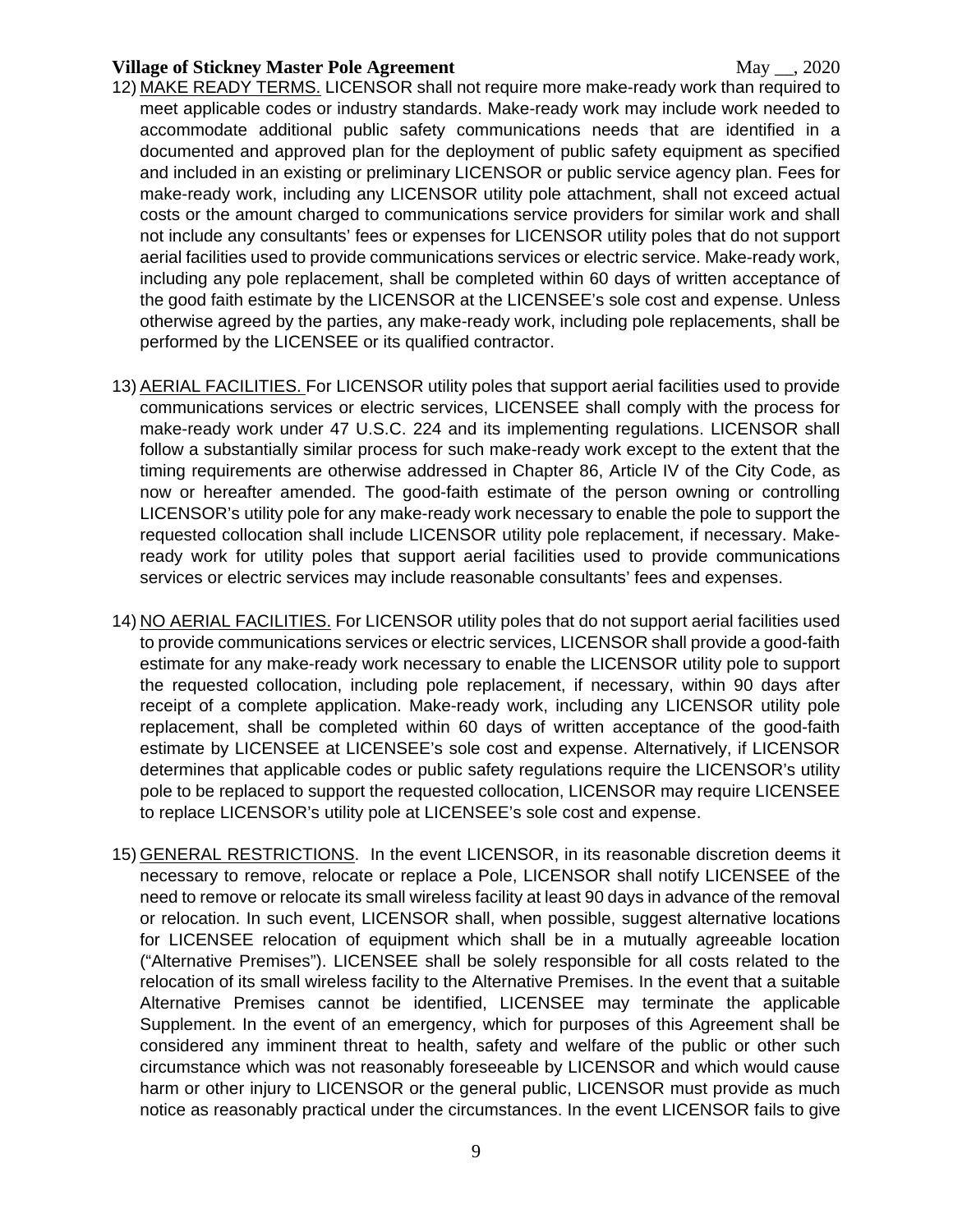the required notice under this Section, LICENSEE's sole remedy shall be termination of the applicable Supplement and LICENSEE may not seek monetary damages, injunctive relief, or other specific performance from LICENSOR for failure to give notice provided that the parties cooperate in good faith to allow LICENSEE to continue providing wireless services with minimal interruption. LICENSEE may terminate this Agreement by giving written notice to the other party specifying the date of termination, such notice to be given not less than one hundred eighty (180) days prior to the date specified therein.

- 16) ELECTRICAL. LICENSEE shall be permitted to connect its equipment to necessary electrical and telephone service, at LICENSEE's expense. LICENSEE shall attempt to coordinate with utility companies to provide separate service to LICENSEE's equipment for LICENSEE use. LICENSEE shall obtain separate electrical service, and LICENSEE shall pay the utility directly for its power consumption.
- 17) TEMPORARY POWER. LICENSEE shall be permitted at any time during the Term of each Supplement, to install, maintain and/or provide access to and use of, as necessary (during any power interruption at the Premises), a temporary power source, and all related equipment and appurtenances within the Premises, or elsewhere on the Property in such locations as reasonably approved by LICENSOR. LICENSEE shall be permitted to connect the temporary power source to its equipment on the Premises in areas and manner approved by LICENSOR. Noise generated by any temporary power source shall be of an appropriate, non-intrusive level in compliance with the City Code.
- 18) USE; GOVERNMENTAL APPROVALS. LICENSEE shall use the Premises for the purpose of constructing, maintaining, repairing and operating small wireless facilities and uses incidental thereto. LICENSEE shall have the right to replace, repair and modify equipment, antennas and/or conduits or any portion thereof and the frequencies over which the equipment operates, in conformance with the original Supplement. It is understood and agreed that LICENSEE's ability to use the Premises is contingent upon its obtaining after the execution date of each Supplement all of the certificates, permits and other approvals (collectively the "Governmental Approvals") that may be required by any Federal, State or Local authorities as well as a satisfactory building structural analysis which will permit LICENSEE use of the Premises as set forth above. In the event that (i) any of such applications for such Governmental Approvals should be finally rejected; (ii) any Governmental Approval issued to LICENSEE is canceled, expires, lapses, or is otherwise withdrawn or terminated by governmental authority; and (iii) LICENSEE determines that such Governmental Approvals may not be obtained in a timely manner, LICENSEE shall have the right to terminate the applicable Supplement. Notice of LICENSEE's exercise of its right to terminate shall be given to LICENSOR in accordance with the notice provisions set forth in Paragraph 23 and shall be effective upon the mailing of such notice by LICENSEE, or upon such later date as designated by LICENSEE. All rentals paid to said termination date shall be retained by LICENSOR. Upon such termination, the applicable Supplement shall be of no further force or effect except to the extent of the representations, warranties and indemnities made by each Party to the other thereunder. Otherwise, the LICENSEE shall have no further obligations for the payment of rent to LICENSOR for the terminated Supplement. Notwithstanding anything to the contrary in this Paragraph, LICENSEE shall continue to be liable for all rental payments to the LICENSOR until all equipment is removed from the Property.
- 19) INSURANCE. LICENSEE shall carry, at LICENSEE's own cost and expense, the following insurance: (i) property insurance for its property's replacement cost against all risks; (ii)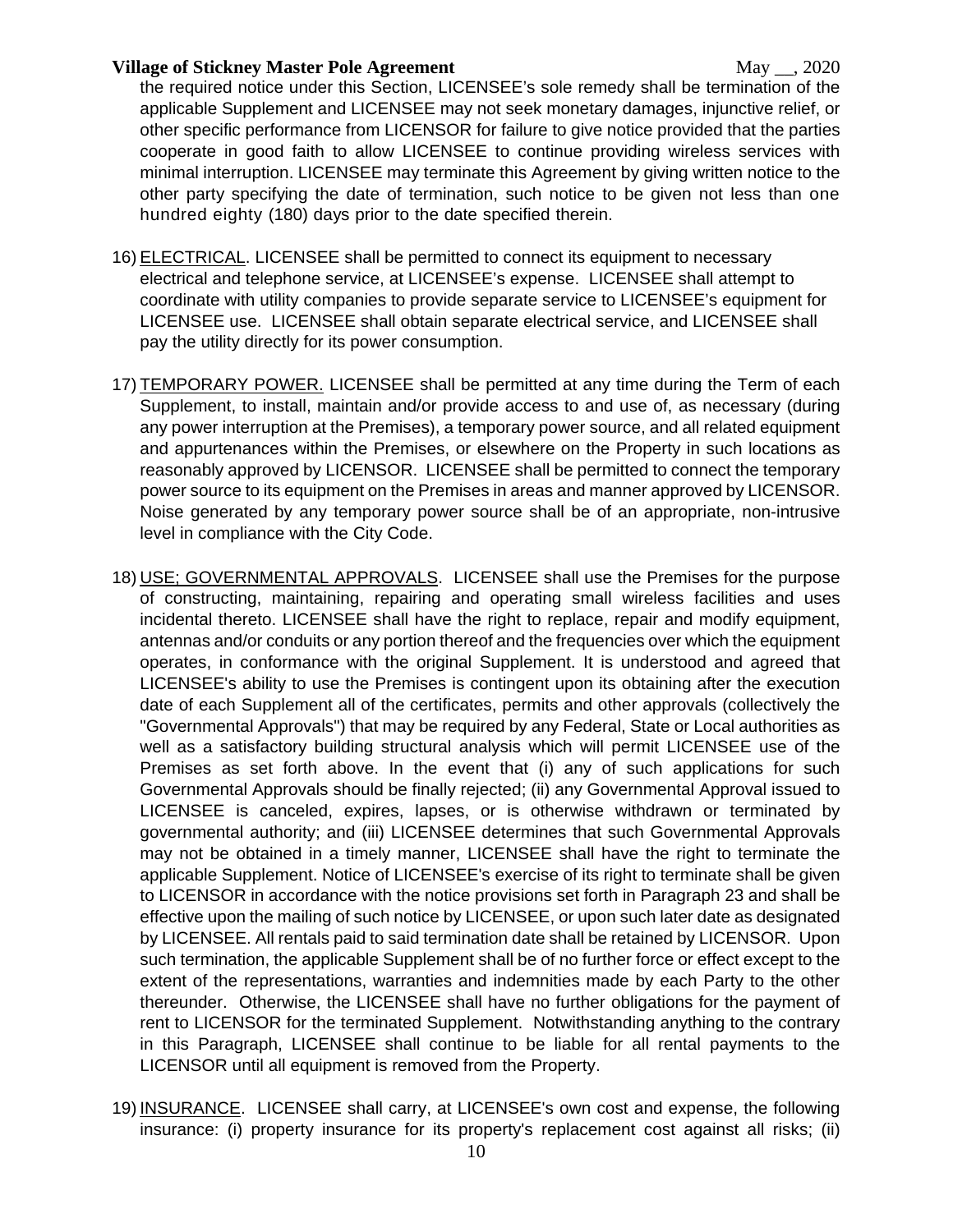workers' compensation insurance, as required by law; or (iii) commercial general liability insurance with respect to its activities on LICENSOR improvements or rights-of-way. LICENSEE will maintain general liability insurance with limits of \$4,000,000 per occurrence for bodily injury (including death) and for damage or destruction to property including the City and its employees as additional insured as their interest may appear under this Agreement. LICENSEE shall include LICENSOR as an additional insured on the commercial general liability policy and provide certificate of insurance and blanket additional insured endorsement as evidence of inclusion of LICENSOR in a commercial general liability policy.

LICENSEE may self-insure all or a portion of the insurance coverage and limit requirements required by LICENSOR. If LICENSEE self-insures it is not required, to the extent of the selfinsurance, to comply with the requirement for the naming of additional insureds under this Section. If LICENSEE elects to self-insure it shall provide to LICENSOR evidence sufficient to demonstrate LICENSEE'S or its affiliated parent's financial ability to self-insure the insurance coverage and limits required by LICENSOR.

- 20) INDEMNIFICATION. LICENSEE shall indemnify, defend and hold LICENSOR harmless against any and all liability or loss from personal injury or property damage resulting from or arising out of, in whole or in part, the use or occupancy of LICENSOR's improvements or rightof-way associated with such improvements by LICENSEE or its employees, agents, or contractors arising out of the rights and privileges granted under this Agreement and PA 100- 0585. LICENSEE has no obligation to indemnify or hold harmless against any liabilities and losses as may be due to or caused by the sole negligence of LICENSOR or its employees or agents. LICENSEE hereby further waives any claims that LICENSEE may have against the LICENSOR with respect to consequential, incidental, or special damages, however caused, based on the theory of liability.
- 21) REMOVAL AT END OF TERM. LICENSEE shall, upon expiration of the Term, or within ninety (90) days after any earlier termination of a Supplement, remove its equipment, conduits, fixtures and all personal property and restore the Premises to its original condition, reasonable wear and tear and casualty damage not caused by LICENSEE excepted. LICENSOR agrees and acknowledges that all of the equipment, conduits, fixtures and personal property of LICENSEE shall remain the personal property of LICENSEE and LICENSEE shall have the right to remove the same at any time during the Term, whether or not said items are considered fixtures and attachments to real property under applicable laws. If such time for removal causes LICENSEE to remain on the Premises after termination of the Supplement, LICENSEE shall pay rent at the then existing monthly rate or on the existing monthly pro-rata basis if based upon a longer payment term, until such time as the removal of the antenna structure, fixtures and all personal property are completed.
- 22) RIGHTS UPON SALE. Should LICENSOR, at any time during the Term of any Supplement decide to sell or transfer all or any part of the Property such sale or grant of an easement or interest therein shall be under and subject to the Supplement and any such purchaser or transferee shall recognize LICENSEE's rights hereunder and under the terms of the Supplement.
- 23) NOTICES. All notices hereunder must be in writing and shall be deemed validly given if sent by certified mail, return receipt requested or by commercial courier, provided the courier's regular business is delivery service and provided further that it guarantees delivery to the addressee by the end of the next business day following the courier's receipt from the sender,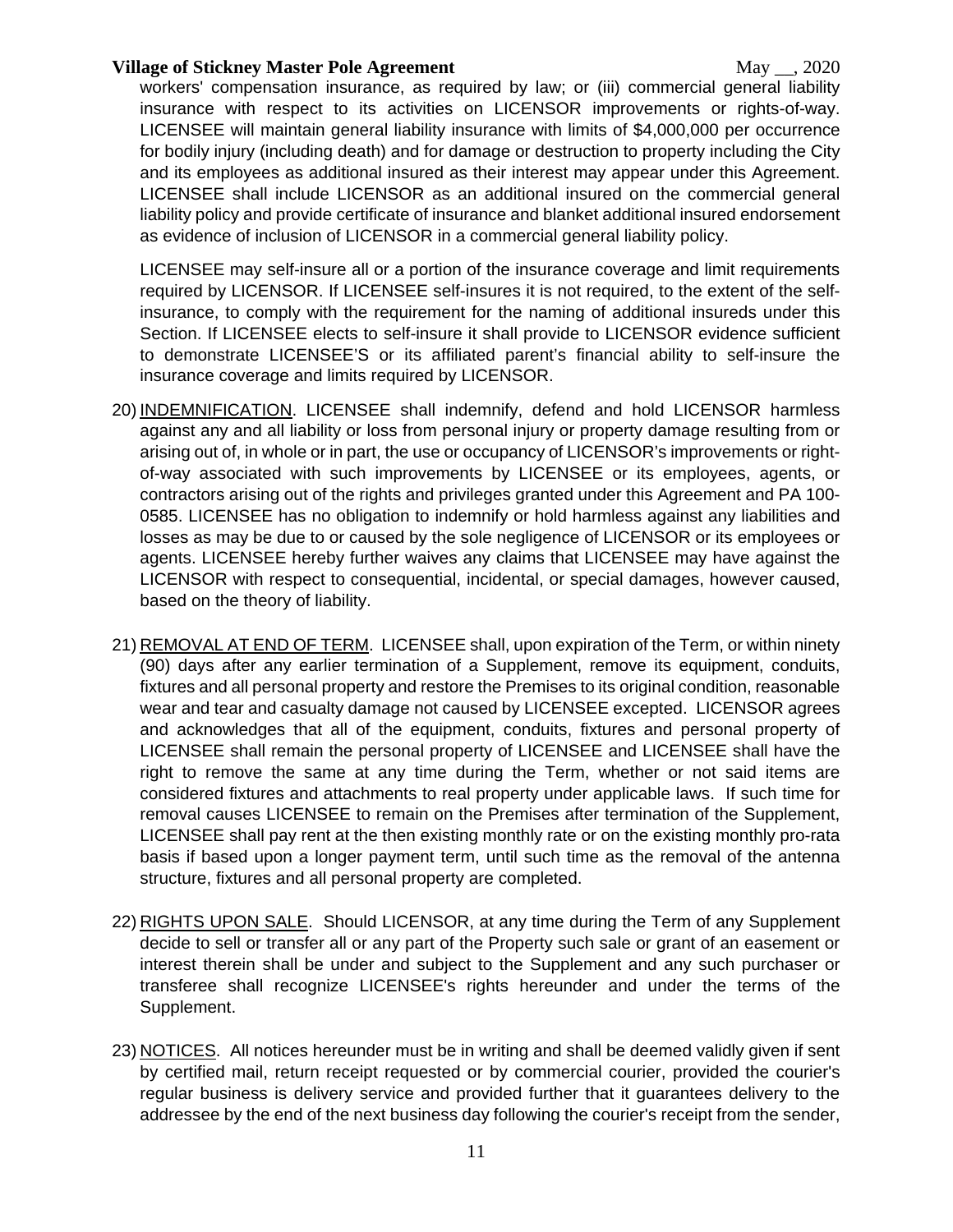addressed as follows (or any other address that the Party to be notified may have designated to the sender by like notice):

#### LICENSOR:

Copy to:

LICENSEE: Chicago SMSA Limited Partnership d/b/a Verizon Wireless 180 Washington Valley Road Bedminster, NJ 07921 Attention Network - Real Estate

with a copy sent to:

Chicago SMSA Limited Partnership d/b/a Verizon Wireless 1515 E Woodfield Rd 10th Floor Schaumburg, IL 60173 Attn: Network Legal

Either Party may change the addressee and/or location for the giving of notice to it by providing a thirty (30) days' prior written notice to the other Party.

Notice shall be effective upon actual receipt or refusal as shown on the receipt obtained pursuant to the foregoing.

- 24) CASUALTY. In the event of damage by fire or other casualty to the Pole or Premises that cannot reasonably be expected to be repaired within forty-five (45) days following same or, if the Pole or Property is damaged by fire or other casualty so that such damage may reasonably be expected to disrupt LICENSEE's operations at the Premises for more than forty-five (45) days, then LICENSEE may, at any time following such fire or other casualty, provided LICENSOR has not completed the restoration required to permit LICENSEE to resume its operation at the Premises, terminate the Supplement upon fifteen (15) days prior written notice to LICENSOR. Any such notice of termination shall cause the Supplement to expire with the same force and effect as though the date set forth in such notice were the date originally set as the expiration date of the Supplement. There shall be no refunding or prorating of any payments due under this Agreement. Notwithstanding the foregoing, the rent shall abate during the period of repair following such fire or other casualty in proportion to the degree to which LICENSEE's use of the Premises is impaired.
- 25) DEFAULT. In the event there is a breach by a Party with respect to any of the provisions of this Agreement or its obligations under it, the non-breaching Party shall give the breaching Party written notice of such breach. After receipt of such written notice, the breaching Party shall have 30 days in which to cure any breach, provided the breaching Party shall have such extended period, not to exceed 90 days, as may be required beyond the 30 days if the breaching Party commences the cure within the 30-day period and thereafter continuously and diligently pursues to cure to completion. The non-breaching Party may maintain any action or affect any remedies for default against the breaching Party subsequent to the 30 day cure period, as potentially extended to 90 days based on circumstances.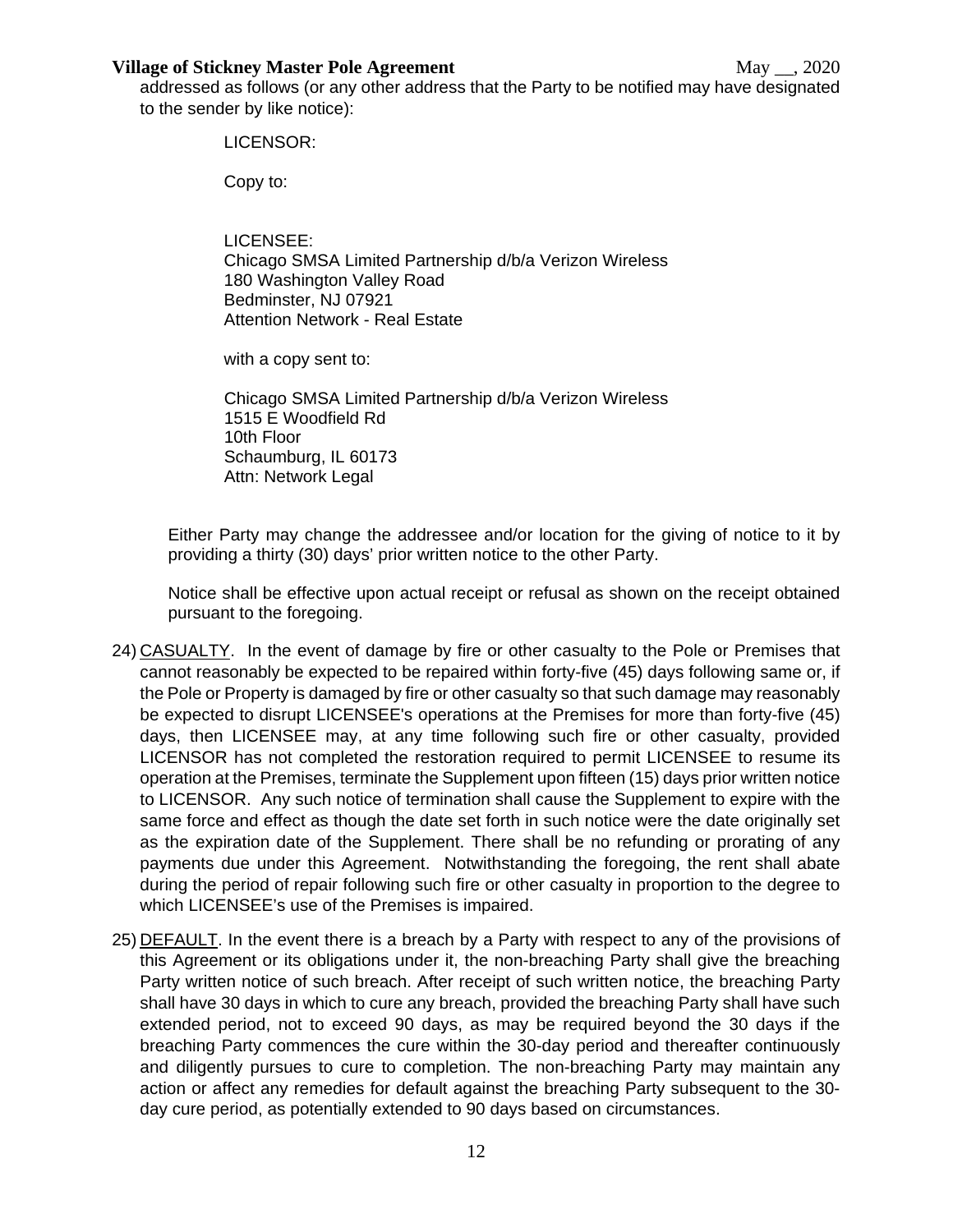REMEDIES. In the event of a default by either Party with respect to a material provision of this Agreement, without limiting, other than by the specific terms of this Agreement, the nondefaulting Party in the exercise of any right or remedy which the non-defaulting Party may have by reason of such default, the non-defaulting Party may terminate the applicable Supplement and/or pursue any remedy now or hereafter available to the non-defaulting Party under the Laws or judicial decisions of the state of Illinois. Further, upon a default, the nondefaulting Party may at its option (but without obligation to do so), perform the defaulting Party's duty or obligation on the defaulting Party's behalf, including but not limited to the obtaining of reasonably required insurance policies. The costs and expenses of such performance by the non-defaulting Party shall be due and payable by the defaulting Party upon invoice therefor.

- 26) APPLICABLE LAWS. During the Term, LICENSOR shall maintain the Property and the Pole in compliance with all applicable laws, rules, regulations, ordinances, directives, covenants, easements, zoning and land use regulations, and restrictions of record, permits, building codes, (collectively "Laws"). LICENSEE shall, in respect to the condition of the Premises and at LICENSEE's sole cost and expense, comply with (a) all Laws relating solely to LICENSEE's specific and unique nature of use of the Premises; and (b) all building codes requiring modifications to the Premises due to the improvements being made by LICENSEE in the Premises. It shall be LICENSOR's obligation to comply with all Laws relating to the Pole in general, without regard to specific use.
- 27) RIGHTS UNDER EXISTING LAWS; CHANGE OF LAW. This Agreement is not intended to in any way limit or waive either Party's present or future rights under applicable state and federal law. If any law sets forth a term or provision that is inconsistent with or different than this Agreement, then the Parties agree to promptly amend the Agreement to effect the term or provision set forth under the law.
- 28) BOND. LICENSEE shall deposit with LICENSOR on one occasion prior to the commencement of the first Supplement a bond in a form reasonably acceptable to LICENSOR in the amount of \$10,000 per small wireless facility to guarantee the safe and efficient removal of any equipment from any Premises subject to this Agreement, which equipment remains more than 30 days after rental payment has ceased and Licensee has failed to remove the equipment. The funds may also be used to restore the premises to original condition, if LICENSEE fails to do so.
- 29) MISCELLANEOUS. This Agreement and the Supplements that may be executed from time to time hereunder contain all agreements, promises and understandings between the LICENSOR and the LICENSEE regarding this transaction, and no oral agreement, promises or understandings shall be binding upon either the LICENSOR or the LICENSEE in any dispute, controversy or proceeding. This Agreement may not be amended or varied except in a writing signed by all Parties. This Agreement shall extend to and bind the heirs, personal representatives, successors and assigns hereto. The failure of either party to insist upon strict performance of any of the terms or conditions of this Agreement or to exercise any of its rights hereunder shall not waive such rights and such party shall have the right to enforce such rights at any time. The performance of this Agreement via each Supplement shall be governed interpreted, construed and regulated by the laws of the state of Illinois.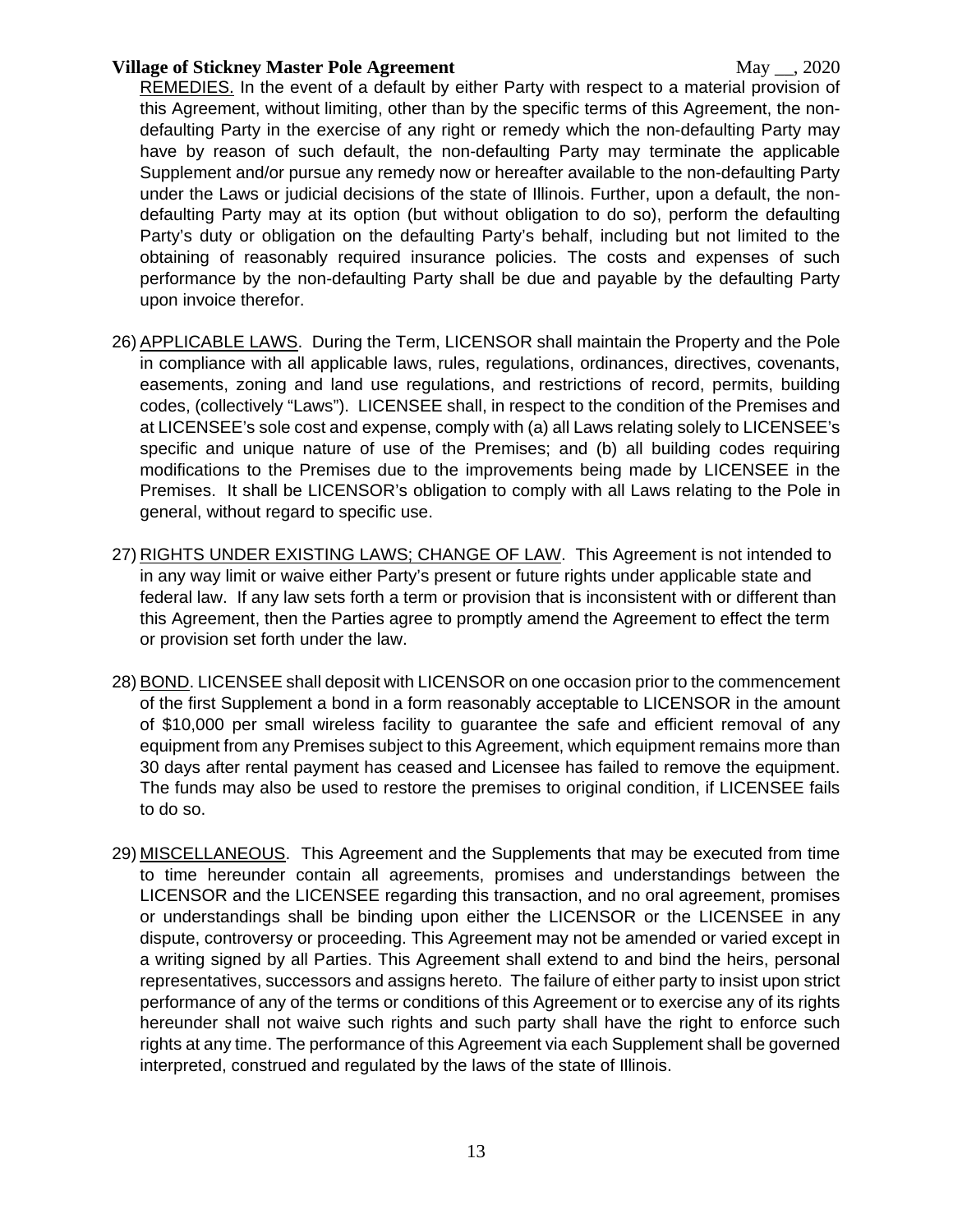- 30) EXECUTION IN COUNTERPARTS. This Agreement and any Supplements may be executed in multiple counterparts, including by counterpart facsimiles or scanned email counterpart signature, each of which shall be deemed an original, and all such counterparts once assembled together shall constitute one integrated instrument.
- 31) AUTHORIZATION. LICENSEE certifies and warrants that it has the authority to enter into this Agreement.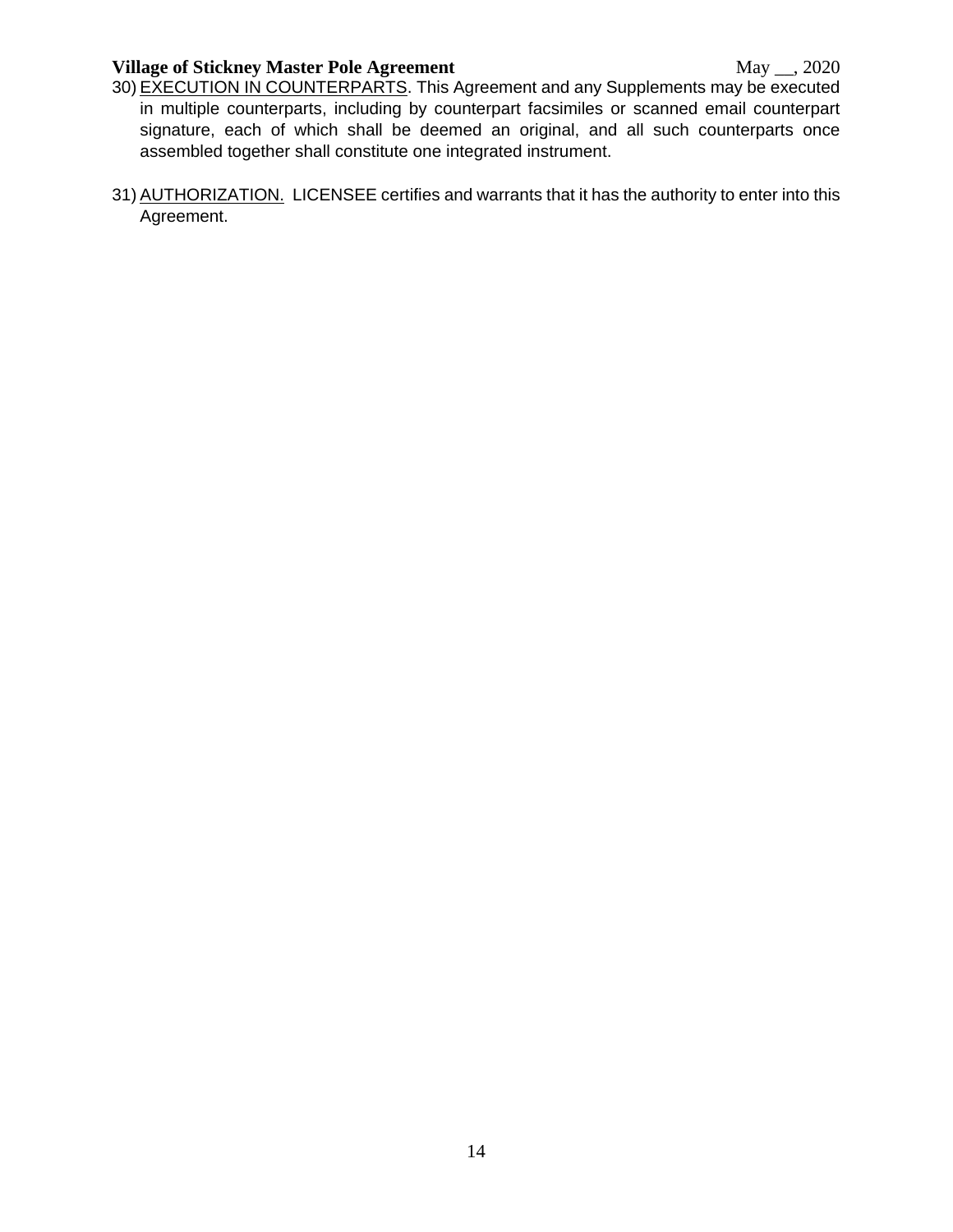**IN WITNESS WHEREOF**, the Parties hereto have set their hands and affixed their respective seals the day and year first above written.

## **LICENSOR:**

# **Village of Stickney, an Illinois Municipal Corporation**

BY:

| Title: |
|--------|
|--------|

Date: \_\_\_\_\_\_\_\_\_\_\_\_\_\_\_\_\_\_\_\_\_\_\_\_\_\_\_\_\_\_\_

### **LICENSEE:**

BY: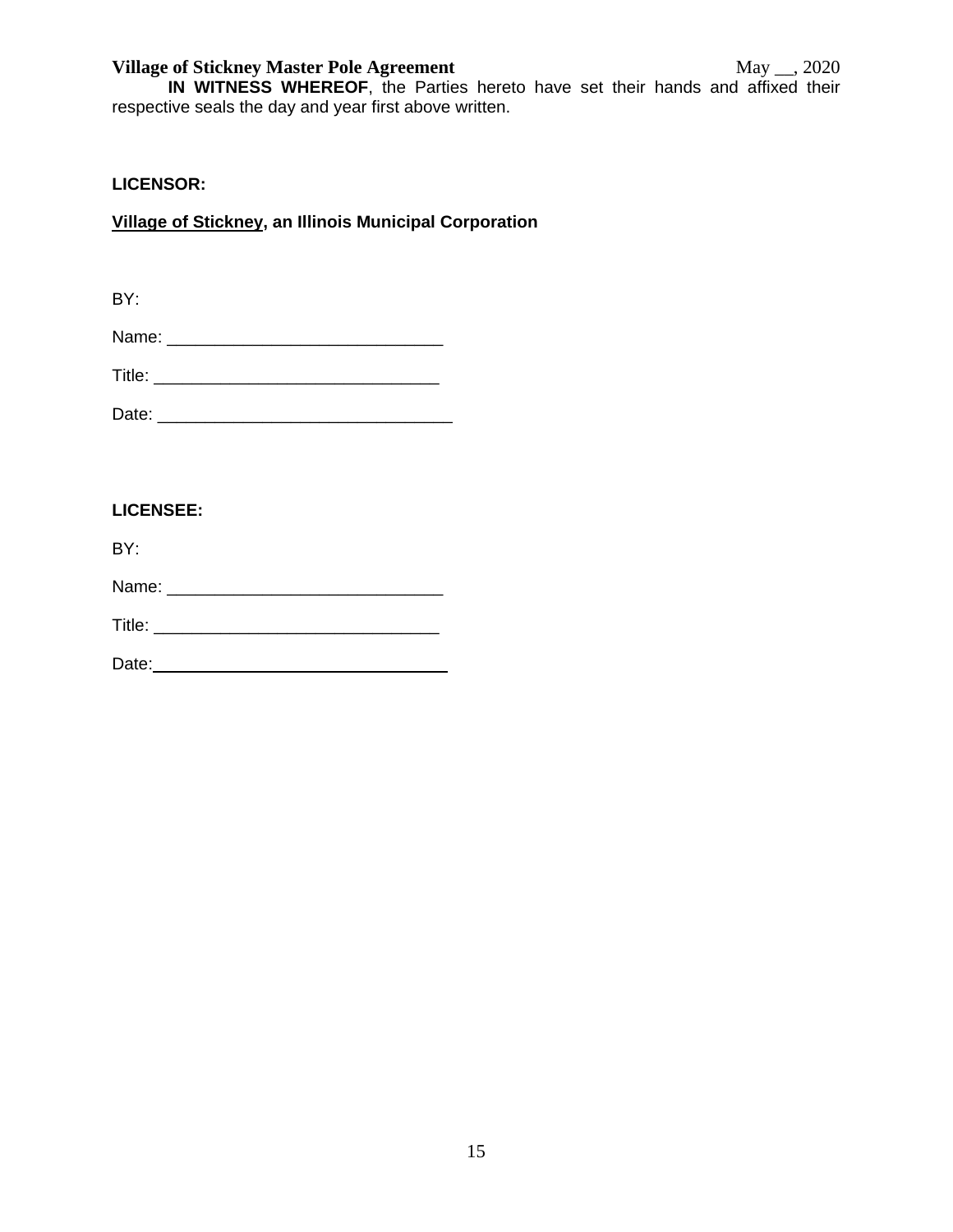## **EXHIBIT "A"**

### **LICENSE SUPPLEMENT**

This License Supplement (Supplement), is made this \_\_\_\_ day of between **Village of Stickney**, whose principal place of business is 6533 Pershing Road, Stickney, IL 60402 (LICENSOR), and Chicago SMSA Limited Partnership, whose principal place of business is One Verizon Way, Mail Stop 4AW100, Basking Ridge, NJ 07920 (LICENSEE).

1. **Master License Agreement.** This Supplement is a Supplement as referenced in that certain Master License Agreement between Village of Stickney and Chicago SMSA Limited Partnership, dated \_\_\_\_\_\_\_\_ \_\_\_, 20\_\_, (the Agreement). All of the terms and conditions of the Agreement are incorporated herein by reference and made a part hereof without the necessity of repeating or attaching the Agreement. In the event of a contradiction, modification or inconsistency between the terms of the Agreement and this Supplement, the terms of this Supplement (note – Supplement should govern because there may be some site specific items that might have to be addressed at an individual location which might create a conflict with Agreement terms) shall govern. Capitalized terms used in this Supplement shall have the same meaning described for them in the Agreement unless otherwise indicated herein.

2. **Premises.** The Property owned by Licensor is located at **(USE LONGITUDE AND LATITUDE AND NEAREST ADDRESS)** \_\_\_\_\_\_\_\_\_\_\_\_\_\_\_\_\_\_\_\_\_\_\_\_\_\_\_\_\_\_\_\_\_\_\_. The Premises licensed by the LICENSOR to the LICENSEE hereunder is described on Exhibit "1" attached hereto and made a part hereof.

3. **Term**. The Commencement Date and the Term of this Supplement shall be as set forth in Paragraph 7 of the Agreement.

4. **Consideration.** The Annual Reoccurring Rate (ARR) under this Supplement shall be \$200.00 per year, payable to LICENSOR at the Village of Stickney, 6533 Pershing Road, Stickney, IL 60402. Thereafter, the ARR will be due at each annual anniversary of the "Commencement Date" (Permit Issue Date) of this Supplement. LESSEE shall obtain electrical service and provide for a separate meter and billing from the applicable utility provider.

5. **Site Specific Terms.** (Include any site-specific terms)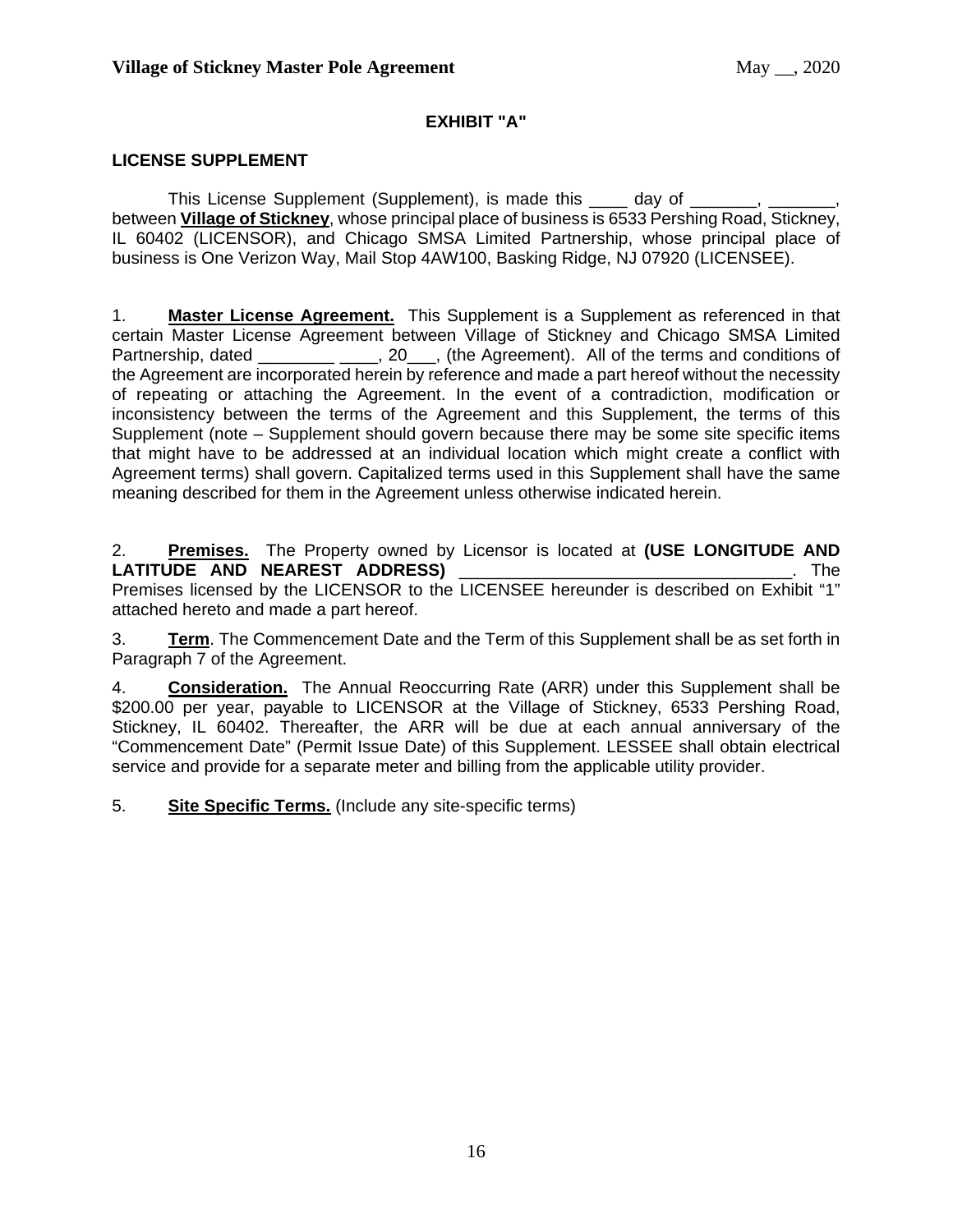**IN WITNESS WHEREOF**, the Parties hereto have set their hands and affixed their respective seal the day and year first above written.

## **LICENSOR**

## **Village of Stickney, an Illinois Municipal Corporation**

BY:

| Name:  |  |  |
|--------|--|--|
| Title: |  |  |
| Date:  |  |  |

## **LICENSEE**

| BY:   |                      |  |  |
|-------|----------------------|--|--|
| Name: |                      |  |  |
|       | <b>Title:</b> Title: |  |  |
| Date: |                      |  |  |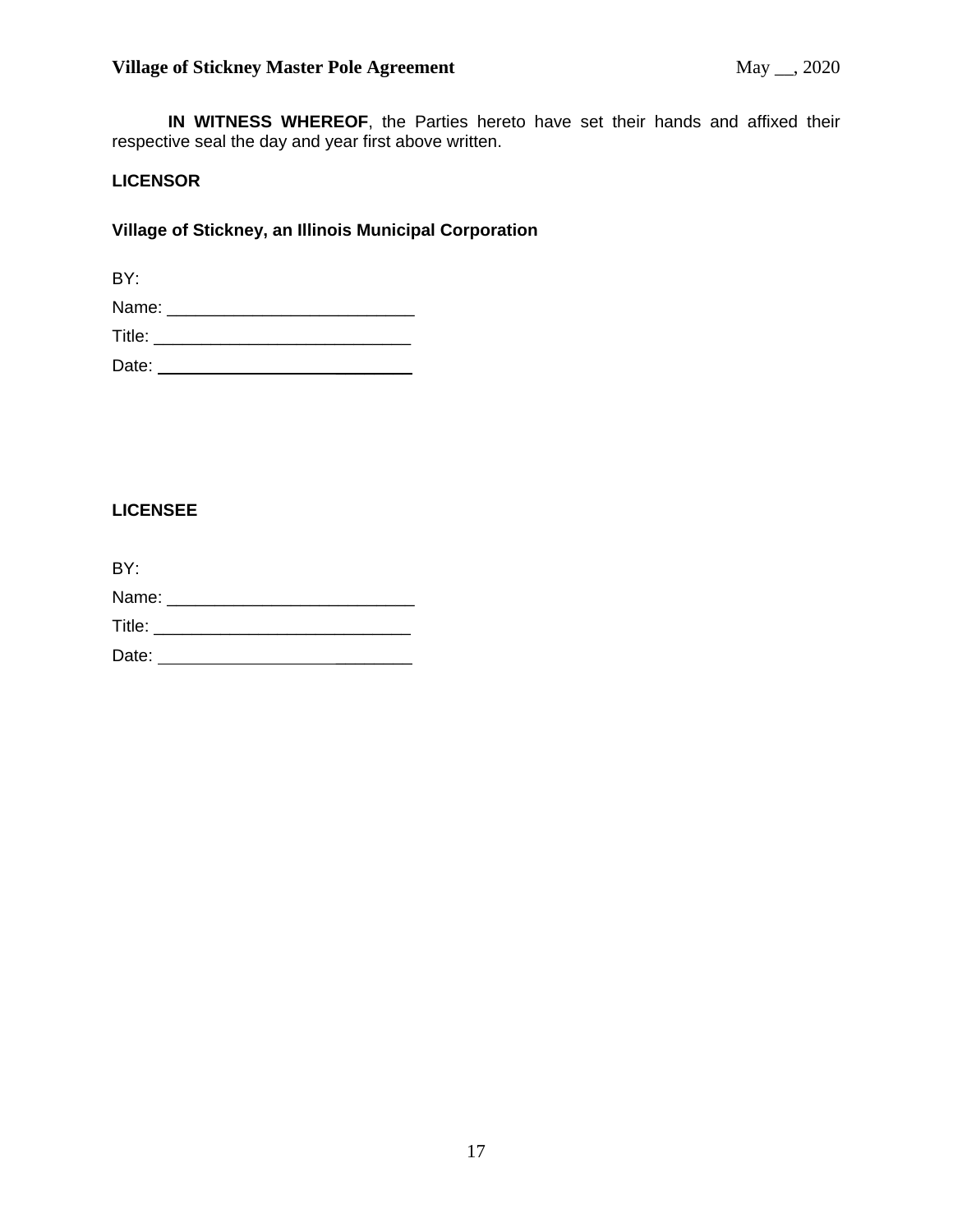# EXHIBIT 1

# **Premises**

(see attached site plans)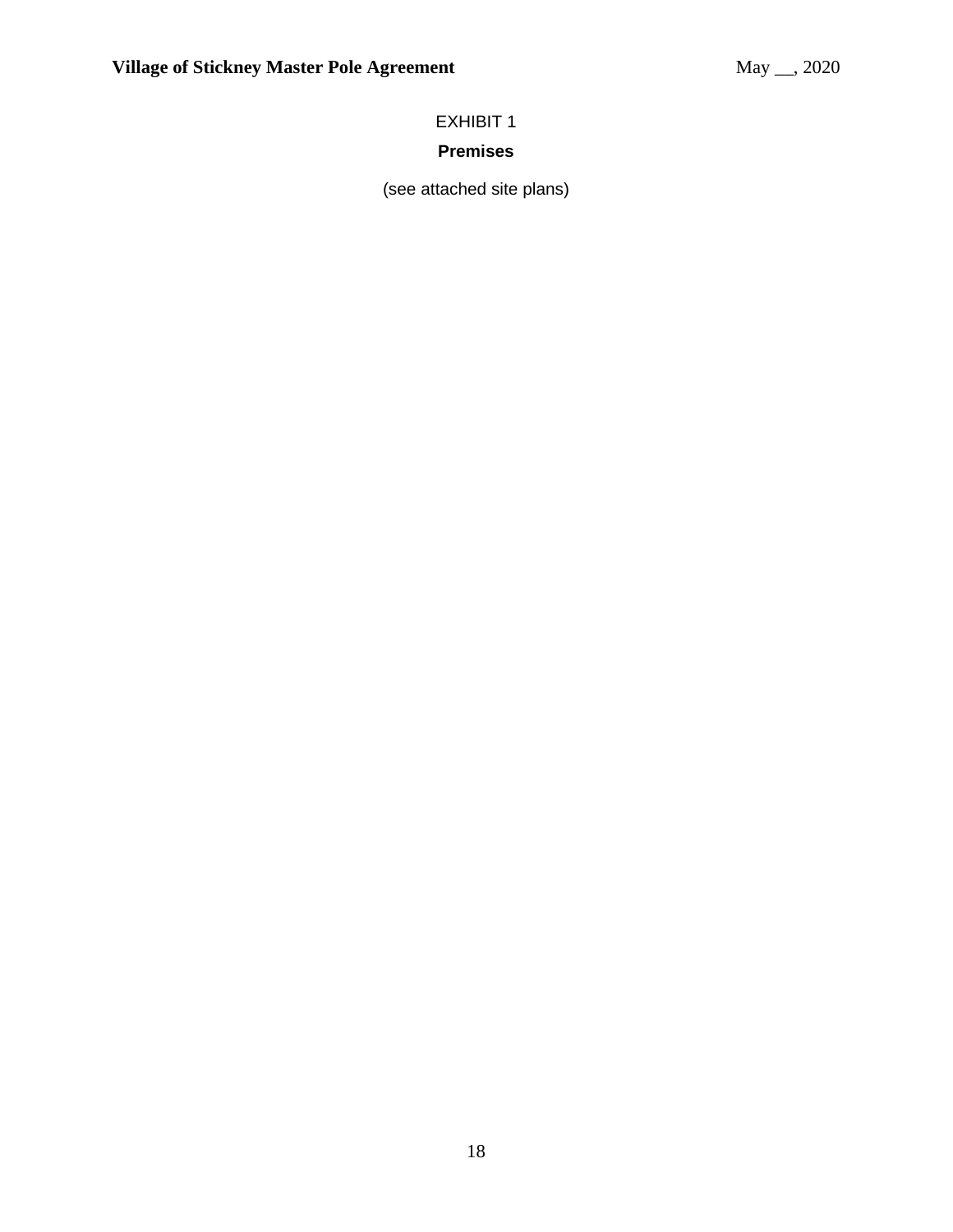## **Schedule 1**

## **Municipal Poles: Ownership, Maintenance and Replacement**

- 1) **Installation of Equipment on Authority Utility Poles:** In the event that a Authority Utility Pole must be replaced to accommodate Utility's Equipment ("New Pole"), then Utility shall be responsible for all architecture and engineering design and plans, Utility shall replace the Authority Utility Pole at Utility's expense in accordance with the plans, and upon completion, title to the Authority Utility Pole shall vest in Authority. The Utility shall comply with all written design standards that are generally applicable for decorative utility poles, or reasonable stealth, concealment, and aesthetic requirements that are identified by the Authority in an ordinance, written policy, comprehensive plan, or other written design plan that applies to other occupiers of the rights-of-way, including on a historic landmark or in a historic district; however, if no written design standards or written reasonable stealth, concealment, and aesthetic requirements exist, the Utility shall ensure that the installation of any equipment or new pole shall match with the poles adjacent to the new pole or equipment on the same block where the installation is occurring.
- 2) **General Maintenance:** During the Term, Utility shall be responsible for keeping all Utility Facilities in good order and repair. Authority shall be responsible for the repair and maintenance of all Authority Utility Poles, including the replacement of any damaged or defective Authority Utility Pole supporting Utility's Equipment as described in Section 3 below,. Authority shall be responsible for keeping all New Poles in reasonably good order and repair.
- 3) **Pole Damage**: In the event of damage to an Authority Utility Pole or a New Pole:
	- a) Authority will be responsible for the initial response and emergency removal of equipment to make the situation safe and the Right-of-Way clear for passage.
	- b) Replacement of Pole:
		- i) Authority Utility Pole: Authority will be responsible for providing a replacement pole for a damaged Authority Utility Pole within 14 days, or as soon as practicable, at its expense. Authority shall be responsible for installing the pole at its expense within 5 days, or as soon as practicable, following pole delivery. If an Authority Utility Pole is damaged as a result of the willful or negligent act by the Utility, then the parties shall communicate and cooperate in good faith to have such pole repaired or replaced as soon as reasonably practical
		- ii) New Pole: Utility will be responsible for providing a replacement pole for a damaged New Pole within 14 days, or as soon as practicable, at its expense. Authority shall be responsible for installing the pole at its expense within 5 days, or as soon as practicable, following pole delivery. If an New Pole is damaged as a result of the willful or negligent act by the Utility, then the parties shall communicate and cooperate in good faith to have such pole repaired or replaced as soon as reasonably practical.
		- iii) In the event of damage to the Authority Utility Pole or other equipment belonging to the Authority that is the result of the Utility's negligence or willful misconduct, the Authority may, at its option, seek reimbursement of all its costs and if sought, said